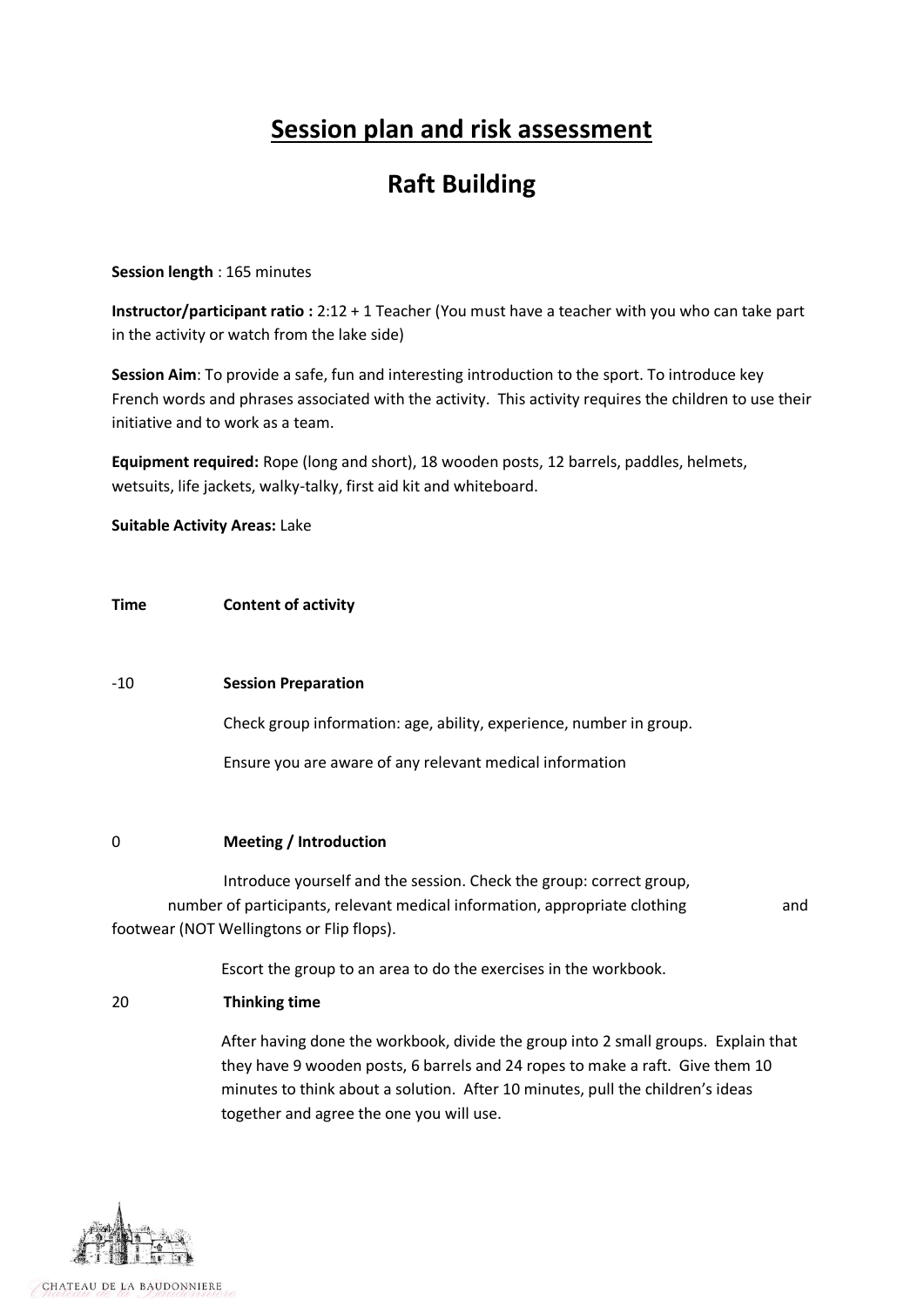#### 15 **Equipment**

The equipment should be prepared beforehand, either by the other instructor during the workbook time, or before the activity.

Escort the group to the store area and give them their wet suits.

Children need to go to their dormitories to put them on. Check the sizes when they come back. Fit helmets and buoyancy aids – instructor to check all fitted correctly and fastened properly. Remember to take the paddles with you.

#### 55 **Making the Raft**

Move to the lake area. Staff to closely escort group at all times.

A safety briefing must take place to explain to all students/participants the safe use of equipment. Explain that helmets and buoyancy aids MUST be worn when on the water. In addition the instructor must set boundaries and explain risks and acceptable behaviour on and around the water.

#### **Organisation**

- Separate the group into 2 small groups again.
- Give each group  $-$  9 wooden posts 6 barrels

#### 24 Ropes

Re-explain that the aim of the activity is to create a raft that floats

and stays intact.

#### 90 **Testing the rafts**

- The children MUST put their helmet and life jacket on. The Instructors should check that the equipment is worn and fastened correctly before the children go on the water.
- **Put the rafts onto the lake one by one. The Instructors must ensure** that the children get onto the water safely. There should be one Instructor on each raft and each child should be given a paddle.
- Get the groups to test the rafts by going the furthest  $-$  going around the island if possible. You could also do a race.

#### **Safety**

Be careful when turning the raft over as it is very heavy. The children and the Instructors should carry the raft to the edge of the lake. Everyone lifts the raft until it is vertical, then the children should move away and only the two



CHATEAU DE LA BAUDONNIERE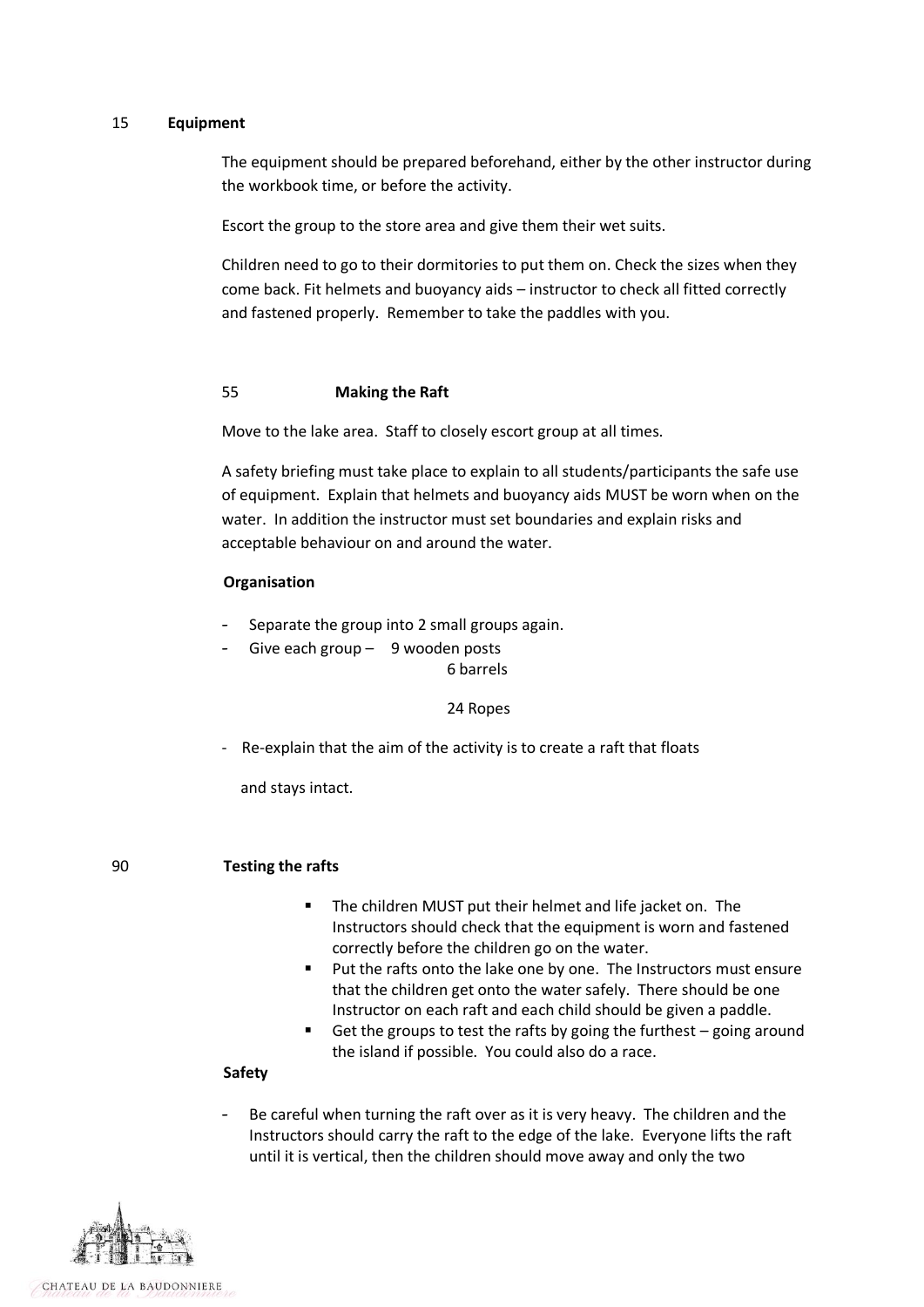Instructors push the raft onto the water. (Remember not to let go completely….otherwise you'll have to swim to get it back!!)

- Be aware that when the children climb onto the raft it could capsize. One Instructor should hold the raft still.
- The children must never have their feet on the inside of the raft. They should put their feet on the barrel or on the outside. If they sit on the middle barrels then their feet must be on the barrel and not on either side of the barrel.
- The ropes must be well attached and must not hang loose otherwise the children could get their feet caught in the ropes.
- Don't encourage the children to jump into the water whilst on the raft. Don't encourage the children to jump into the water and deliberately undo the other team's raft.

## 105 **Tidying**

Go back to platform and ask the children to undo and tidy the entire raft. When EVERY PART of each raft is tidy and if you've got time, you can allow them to jump into the water. If so, they MUST wear their shoes, wetsuit, helmet and buoyancy aid.

**If you allow the children to jump in off the platform at the end of the activity then they should jump in feet first only, the instructor should jump in first and make sure the area is totally safe and they should stay in the water whilst the children are jumping in.**

## **IT IS FORBIDDEN TO THROW THE CHILDREN INTO THE LAKE.**

- 125 Escort the children back to the store area. Take back ALL the equipment
- 135 Thank the group and send the children to the dormitories to shower. The shower should not last any longer than 30 mins. If for any reason you have finished sooner, you'll need to arrange a meeting time with the children 30 minutes after they left you. Organize some games with them to keep them until the right time.
- 140 Tidy all the equipment. Wet suits, buoyancy aids and waterproof jackets need to be rinsed before storing. Don't forget to close the door of the storage room when you leave.

**Note** : Monday morning, if you are short on time, you can make just one raft.

However, if you have 9 or more children you HAVE TO make two rafts. There are exceptions to this, for example the children are little (9 years old) – in these circumstances, call the person on duty to have their authorisation to make one raft.

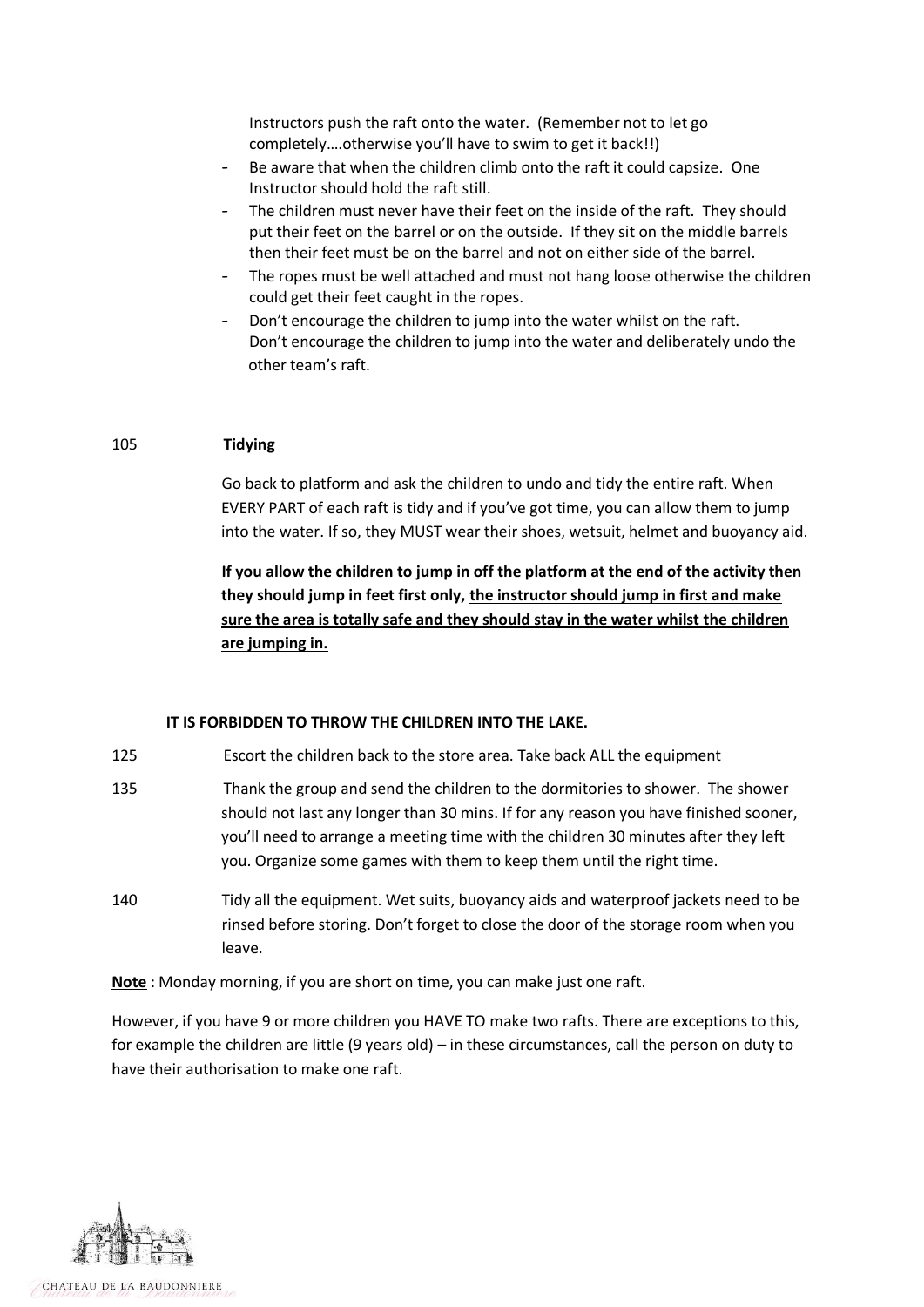# **At the end of each session staff are asked to complete the following tasks:**

- Tidy the area, picking up any litter, etc…
- $\div$  Check all wooden posts, ropes, barrels and paddles for damage and store correctly.
- $\div$  Check all wet suits, life jackets, cagoules, helmets, etc are accounted for and are in good condition. Tidy them away correctly.
- $\triangleleft$  Lock the canoeing/raft building equipment store (near the staff room).
- ❖ Dry the equipment if necessary.
- Ensure that ALL damaged or unusable equipment is clearly marked, placed in the appropriate area so that it cannot be used and that the damage is reported to the office.
- \* Replace any damaged or unusable equipment so that the activity is ready for the next session

#### **General:**

The above only takes a few minutes at the end of each session and shows a professional approach and respect for colleagues. If carried out by ALL staff it will improve the environment of the Château and generally make life easier and better for all staff.

# **IT IS ALSO IMPORTANT FOR ALL STAFF TO:**

- **Report all safety issues/ risks.** It is ALL our responsibilities to do all we can to continue to improve the safety of our guests and colleagues.
- **Report all accidents and incidents involving guests AND staff**. It is only by understanding why accidents/incidents have happened and acting upon this information that we reduce the risk of a reoccurrence.
- **Ensure all storage areas are kept locked and tidy.**
- **Return walky-talkies to the Local.**

# **RISK ASSESSMENT**

| Hazard | Risk | Persons at | Level of    | Control measure | Outcome |
|--------|------|------------|-------------|-----------------|---------|
|        |      | risk       | probability |                 |         |
|        |      |            |             |                 |         |

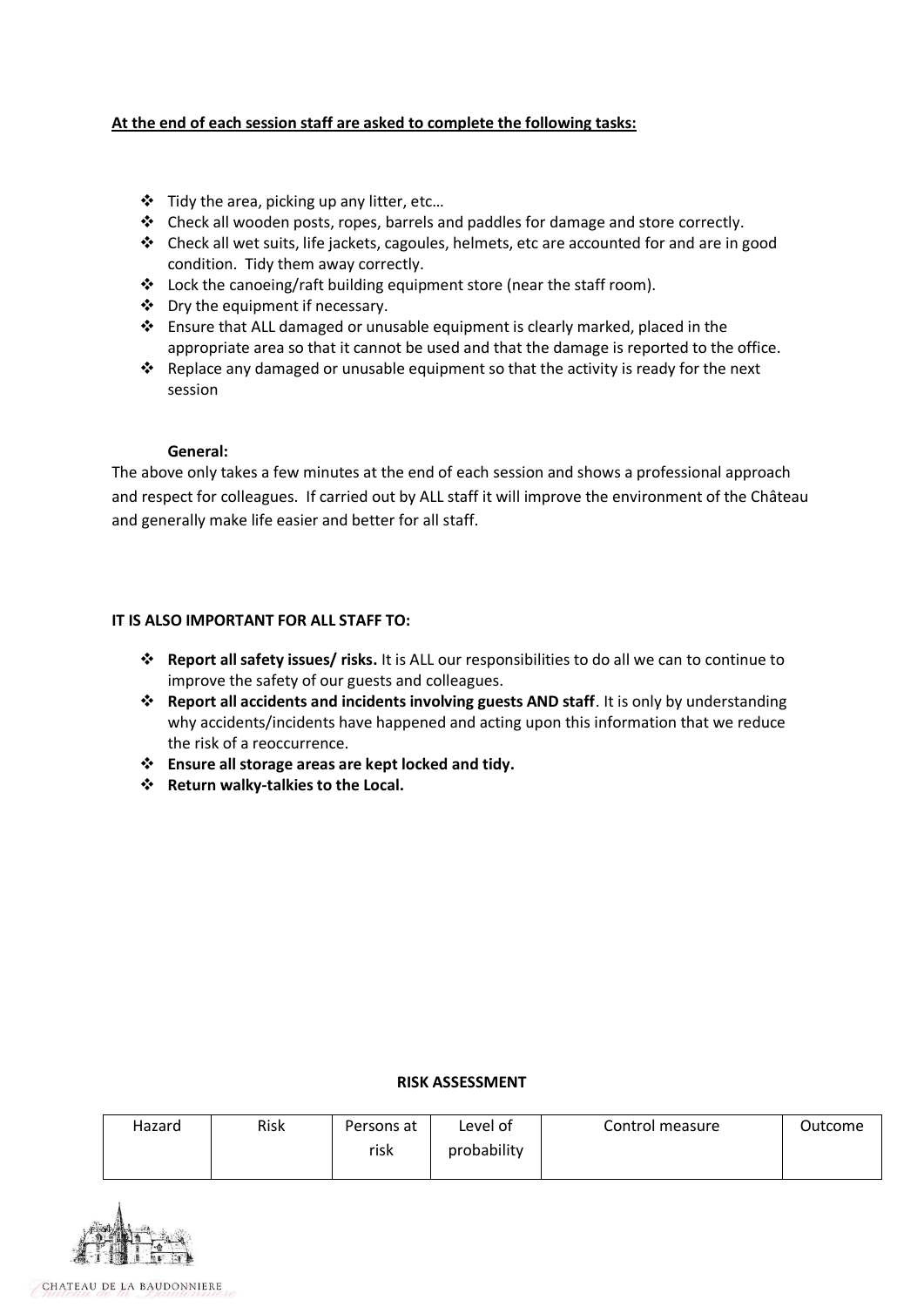| Falling in/      | Drowning     | Group/ | Medium | Instructor to check swimming        | Low |
|------------------|--------------|--------|--------|-------------------------------------|-----|
| capsizing in     |              |        |        | ability. Appropriately sized and    |     |
| deep water       |              | staff  |        | fastened approved and tested        |     |
|                  |              |        |        | buoyancy aids to be worn at all     |     |
|                  |              |        |        | times on and near the water.        |     |
|                  |              |        |        | Safety brief to be carried out      |     |
|                  |              |        |        | before entering the water. Staff    |     |
|                  |              |        |        | to be vigilant at all times during  |     |
|                  |              |        |        | the session and ensure that         |     |
|                  |              |        |        | they have sight of all rafts on     |     |
|                  |              |        |        | the lake. Participants instructed   |     |
|                  |              |        |        | in what to do in the event of       |     |
|                  |              |        |        | capsizing before entering the       |     |
|                  |              |        |        | water. Instructors to keep good     |     |
|                  |              |        |        | group control whilst on             |     |
|                  |              |        |        | platform/around lake. Staff to      |     |
|                  |              |        |        | make regular head counts            |     |
|                  |              |        |        | during the activity. Particular     |     |
|                  |              |        |        | care should be taken on             |     |
|                  |              |        |        | platforms in wet conditions.        |     |
|                  |              |        |        |                                     |     |
|                  |              |        |        |                                     |     |
|                  |              |        |        |                                     |     |
|                  |              |        |        |                                     |     |
|                  |              |        |        |                                     |     |
|                  |              |        |        |                                     |     |
|                  |              |        |        |                                     |     |
|                  |              |        |        |                                     |     |
|                  |              |        |        |                                     |     |
| Misuse of        | Head and     | Group/ | Medium | Safety brief to be carried out      | Low |
| paddles          | other impact | staff  |        | before entering the water.          |     |
|                  | injuries     |        |        | Helmets to be worn by staff and     |     |
|                  |              |        |        | students when on the water.         |     |
|                  |              |        |        | Correct use of paddles to be        |     |
|                  |              |        |        | explained/demonstrated.             |     |
|                  |              |        |        |                                     |     |
| Getting          | Drowning/    | Group/ | Medium | Instructors to explain to           | Low |
| trapped in       | injury       |        |        | children that they must sit with    |     |
| raft if it falls |              | staff  |        | their legs on the outside of the    |     |
| apart            |              |        |        | raft or on the barrels. If they sit |     |
|                  |              |        |        | on the middle barrels then          |     |
|                  |              |        |        | legs/feet should be on the          |     |
|                  |              |        |        | barrel and towards the outside      |     |
|                  |              |        |        | of the raft.                        |     |
|                  |              |        |        |                                     |     |